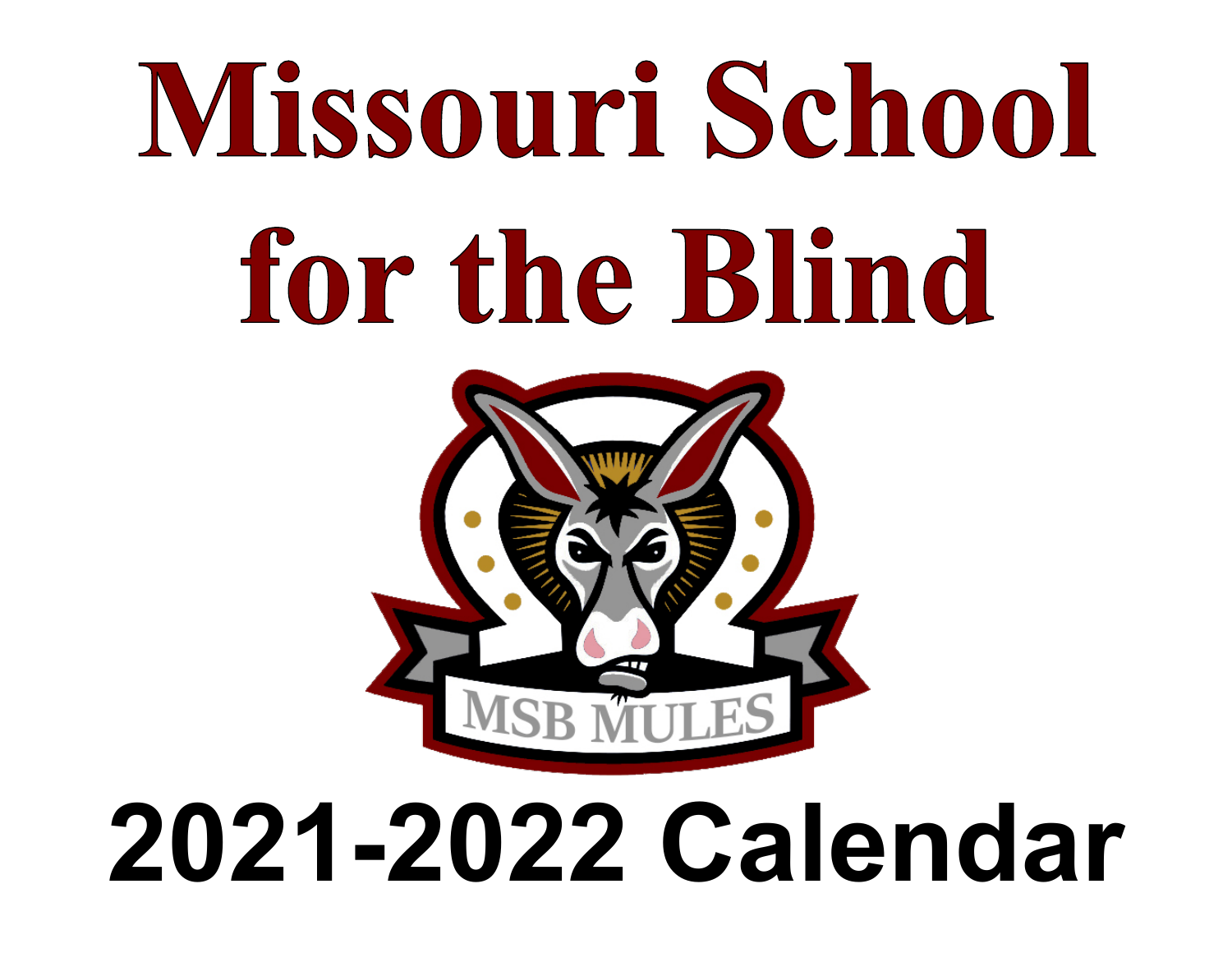# **August 2021**

| Sun                                                   | Mon                                                                             | <b>Tue</b>                                                           | <b>Wed</b>                                      | Thu                                             | Fri                                                     | <b>Sat</b>              |
|-------------------------------------------------------|---------------------------------------------------------------------------------|----------------------------------------------------------------------|-------------------------------------------------|-------------------------------------------------|---------------------------------------------------------|-------------------------|
| $\mathbf{1}$                                          | $\overline{2}$                                                                  | 3                                                                    | $\overline{\mathbf{4}}$                         | 5                                               | 6                                                       | $\overline{\mathbf{z}}$ |
| 8                                                     | $\mathbf{9}$                                                                    | 10                                                                   | 11                                              | 12                                              | 13                                                      | 14                      |
| 15                                                    | 16<br><b>New Employee</b><br><b>Orientation</b>                                 | 17<br><b>Professional</b><br><b>Development</b>                      | 18<br><b>Professional</b><br><b>Development</b> | 19<br><b>Professional</b><br><b>Development</b> | 20<br><b>Professional</b><br><b>Development</b>         | 21                      |
| 22<br><b>Residential</b><br><b>Students Travel In</b> | 23<br><b>First Day of School!</b><br>2:15 Boot Camp<br><b>Kick-off Assembly</b> | 24<br><b>Boot Camp</b><br><b>Session 1 Begins</b>                    | 25                                              | 26                                              | 27<br><b>Residential Students</b><br><b>Travel Home</b> | 28                      |
| 29<br><b>Residential</b><br><b>Students Travel In</b> | 30<br>9:15 Capstone<br><b>Kickoff</b>                                           | 31<br>3:30 Code of<br><b>Conduct Student</b><br><b>Contracts Due</b> |                                                 |                                                 |                                                         |                         |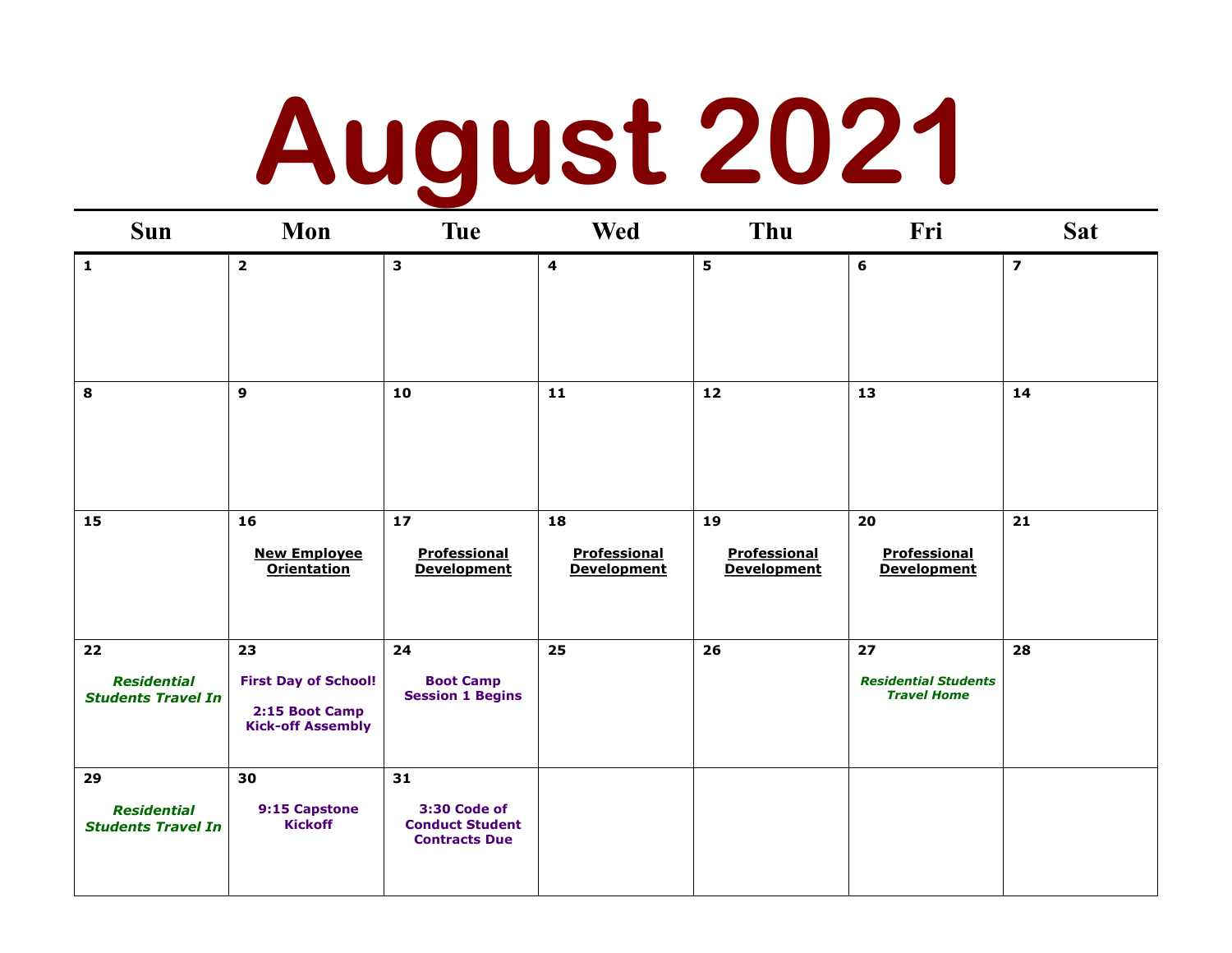# **September 2021**

| <b>Sun</b>                                            | Mon                                                                                                            | <b>Tue</b>                                   | <b>Wed</b>                                   | Thu                                         | Fri                                                                                                                      | <b>Sat</b> |
|-------------------------------------------------------|----------------------------------------------------------------------------------------------------------------|----------------------------------------------|----------------------------------------------|---------------------------------------------|--------------------------------------------------------------------------------------------------------------------------|------------|
|                                                       |                                                                                                                |                                              | $\mathbf{1}$                                 | $\overline{2}$                              | 3<br><b>Peer-Reviewed</b><br><b>Sept. Assessments</b><br><b>Due</b><br><b>Residential Students</b><br><b>Travel Home</b> | 4          |
| 5                                                     | 6<br><b>LABOR DAY</b><br><b>HOLIDAY</b><br><b>NO SCHOOL</b><br><b>Residential</b><br><b>Students Travel In</b> | $\overline{\mathbf{z}}$                      | 8                                            | 9                                           | 10<br><b>Residential Students</b><br><b>Travel Home</b>                                                                  | 11         |
| 12<br><b>Residential</b><br><b>Students Travel In</b> | 13<br><b>Fall MAP-A Testing</b><br><b>Window Opens</b>                                                         | 14<br>3:45 Teacher<br><b>Mentor Meetings</b> | 15                                           | 16<br>10:00 Data<br><b>Charts Due</b>       | 17<br><b>Residential Students</b><br><b>Travel Home</b>                                                                  | 18         |
| 19<br><b>Residential</b><br><b>Students Travel In</b> | 20<br><b>9th Grade</b><br><b>Civics Test</b>                                                                   | 21<br><b>9th Grade</b><br><b>Civics Test</b> | 22<br><b>9th Grade</b><br><b>Civics Test</b> | 23<br><b>Eberhardt Track</b><br>Meet @ Ill. | 24<br>Noon-Sept.<br><b>Reteach Data Due</b><br><b>Residential Students</b><br><b>Travel Home</b>                         | 25         |
| 26<br><b>Residential</b><br><b>Students Travel In</b> | 27                                                                                                             | 28                                           | 29                                           | 30                                          |                                                                                                                          |            |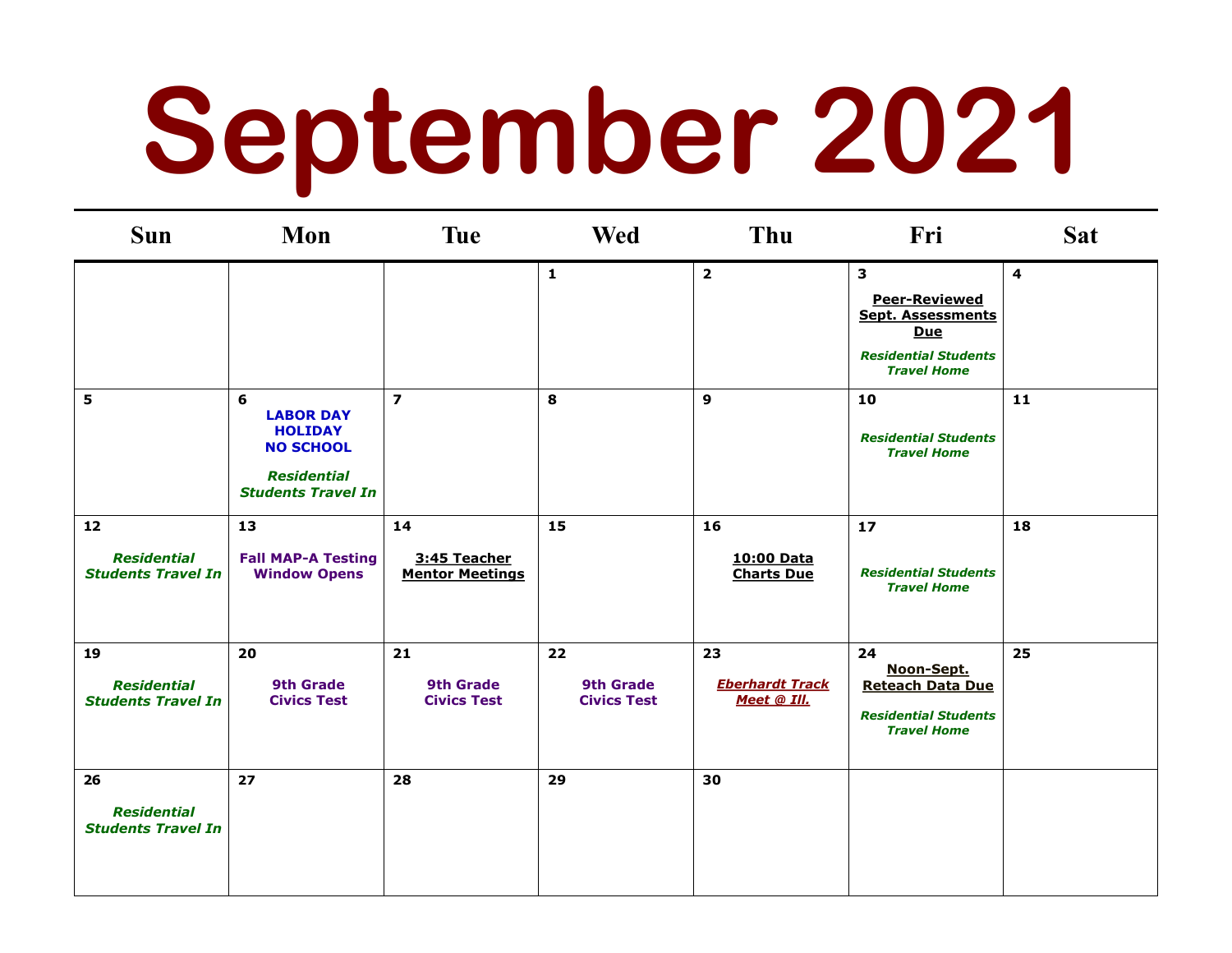### **October 2021**

| <b>Sun</b>                                                                | Mon                                                                                                                | <b>Tue</b>                                                                                                                             | <b>Wed</b>                                     | Thu                                                                                                                                                | Fri                                                                                                                                            | <b>Sat</b>                                              |
|---------------------------------------------------------------------------|--------------------------------------------------------------------------------------------------------------------|----------------------------------------------------------------------------------------------------------------------------------------|------------------------------------------------|----------------------------------------------------------------------------------------------------------------------------------------------------|------------------------------------------------------------------------------------------------------------------------------------------------|---------------------------------------------------------|
|                                                                           |                                                                                                                    |                                                                                                                                        |                                                |                                                                                                                                                    | 1 Conference Track<br>Meet @ Tenn.<br><b>Peer-Reviewed Oct.</b><br><b>Assessments Due</b><br><b>Residential Students</b><br><b>Travel Home</b> | $\mathbf{2}$<br><b>Conference Track</b><br>Meet @ Tenn. |
| 3<br><b>Residential</b><br><b>Students Travel In</b>                      | $\overline{\mathbf{4}}$<br><b>NWEA Assessment</b><br><b>Group 1</b>                                                | 5<br><b>NWEA Assessment</b><br><b>Group 1</b>                                                                                          | 6<br><b>NWEA Assessment</b><br><b>Group 1</b>  | $\overline{z}$<br><b>NWEA Assessment</b><br><b>Group 1</b>                                                                                         | 8<br><b>NWEA Assessment</b><br><b>Group 1</b><br><b>Residential Students</b><br><b>Travel Home</b>                                             | 9                                                       |
| 10                                                                        | 11<br><b>COLUMBUS DAY</b><br><b>HOLIDAY</b><br><b>NO SCHOOL</b><br><b>Residential</b><br><b>Students Travel In</b> | 12<br><b>NWEA Assessment</b><br><b>Group 2</b><br>3:45 Teacher<br><b>Mentor Meetings</b>                                               | 13<br><b>NWEA Assessment</b><br><b>Group 2</b> | 14<br>10:00 Data Charts Due<br><b>NWEA Assessment</b><br><b>Group 2</b><br><b>Annual critical need</b><br>occupations, data &<br>info distribution | 15<br><b>NWEA Assessment</b><br><b>Group 2</b><br><b>Residential Students</b><br><b>Travel Home</b>                                            | 16                                                      |
| 17<br><b>Residential</b><br><b>Students Travel In</b>                     | 18                                                                                                                 | 19                                                                                                                                     | 20                                             | 21                                                                                                                                                 | 22<br>Noon - Oct.<br><b>Reteach Data Due</b><br><b>Residential Students</b><br><b>Travel Home</b>                                              | 23                                                      |
| 24<br><b>Residential</b><br><b>Students Travel In</b>                     | 25<br><b>1st Quarter Ends</b>                                                                                      | 26<br><b>ACT Testing</b><br><b>2nd Quarter Begins</b><br><b>BootCamp Session 2</b><br>10:00 Q1 Grades &<br><b>Progress Reports Due</b> | 27<br><b>ACT Testing</b>                       | 28<br><b>ACT Testing</b>                                                                                                                           | 29<br><b>Residential Students</b><br><b>Travel Home</b>                                                                                        | 30                                                      |
| 31<br><b>HALLOWEEN</b><br><b>Residential</b><br><b>Students Travel In</b> |                                                                                                                    |                                                                                                                                        |                                                |                                                                                                                                                    |                                                                                                                                                |                                                         |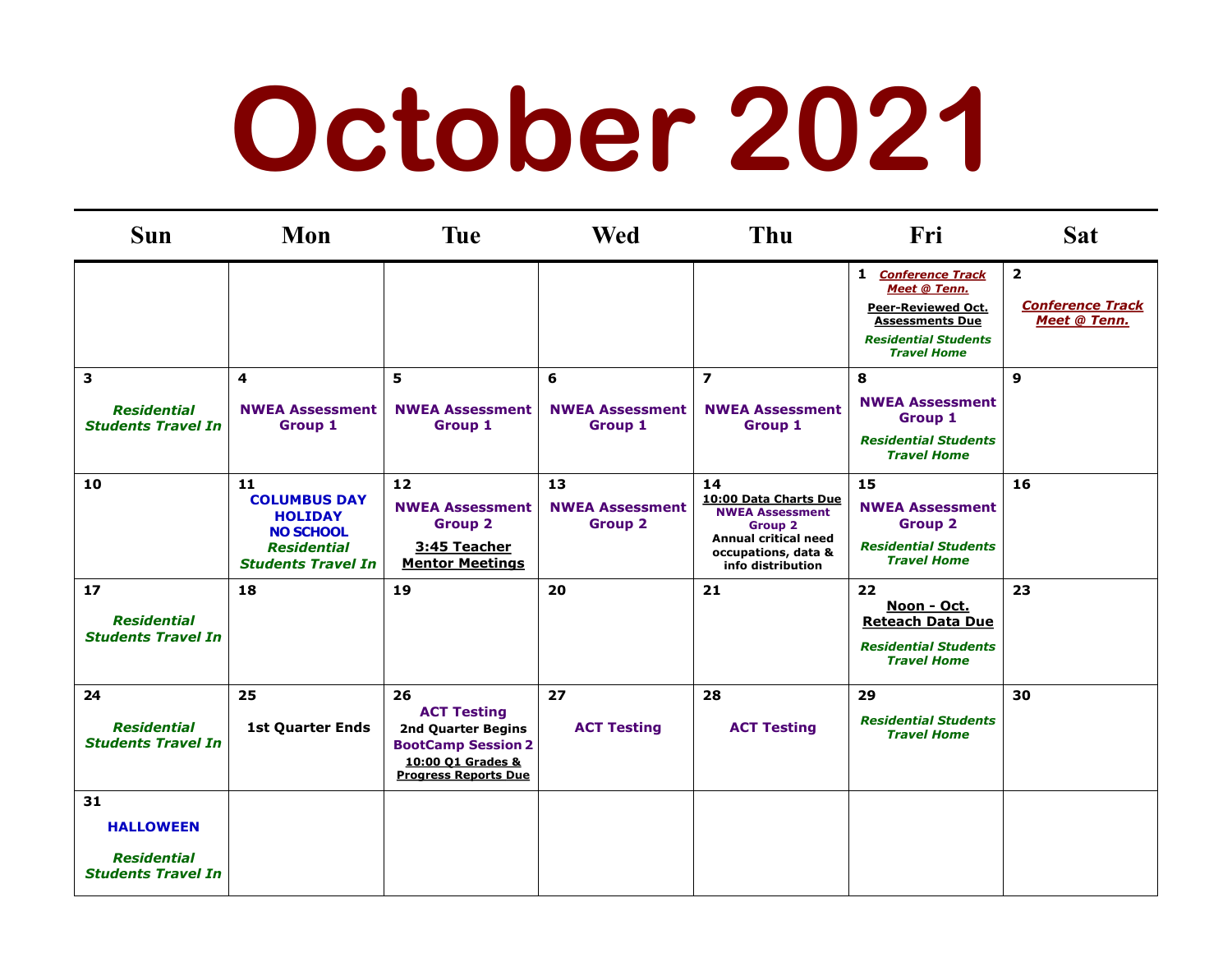### **November 2021**

| Sun                                                                        | Mon                                                                                                                         | <b>Tue</b>                                                                                                                  | <b>Wed</b>                                                                                                                  | Thu                                                                                                               | Fri                                                                                                           | <b>Sat</b> |
|----------------------------------------------------------------------------|-----------------------------------------------------------------------------------------------------------------------------|-----------------------------------------------------------------------------------------------------------------------------|-----------------------------------------------------------------------------------------------------------------------------|-------------------------------------------------------------------------------------------------------------------|---------------------------------------------------------------------------------------------------------------|------------|
|                                                                            | 1                                                                                                                           | $\overline{2}$                                                                                                              | 3                                                                                                                           | $\overline{\mathbf{4}}$                                                                                           | 5<br><b>Peer-Reviewed Nov.</b><br><b>Assessments Due</b><br><b>Residential Students</b><br><b>Travel Home</b> | 6          |
| $\overline{\mathbf{z}}$<br><b>Residential</b><br><b>Students Travel In</b> | 8                                                                                                                           | 9<br>3:45 Teacher<br><b>Mentor Meetings</b>                                                                                 | 10                                                                                                                          | 11<br>10:00 Data<br><b>Charts Due</b><br><b>VETERANS DAY</b><br><b>Residential Students</b><br><b>Travel Home</b> | 12<br><b>VETERANS DAY</b><br><b>HOLIDAY</b><br><b>OBSERVED</b><br><b>NO SCHOOL</b>                            | 13         |
| 14<br><b>Residential</b><br><b>Students Travel In</b>                      | 15                                                                                                                          | 16                                                                                                                          | 17                                                                                                                          | 18                                                                                                                | 19<br>Noon - Nov.<br><b>Reteach Data Due</b><br><b>Residential Students</b><br><b>Travel Home</b>             | 20         |
| 21                                                                         | 22<br><b>FALL BREAK</b><br><b>NO SCHOOL</b><br><b>Nov. 22-26</b><br><b>Professional</b><br><b>Development</b><br>Nov. 22-24 | 23<br><b>FALL BREAK</b><br><b>NO SCHOOL</b><br><b>Nov. 22-26</b><br><b>Professional</b><br><b>Development</b><br>Nov. 22-24 | 24<br><b>FALL BREAK</b><br><b>NO SCHOOL</b><br><b>Nov. 22-26</b><br><b>Professional</b><br><b>Development</b><br>Nov. 22-24 | 25<br><b>FALL BREAK</b><br><b>NO SCHOOL</b><br><b>Nov. 22-26</b><br><b>THANKSGIVING DAY</b>                       | 26<br><b>FALL BREAK</b><br><b>NO SCHOOL</b><br><b>Nov. 22-26</b>                                              | 27         |
| 28<br><b>Residential</b><br><b>Students Travel In</b>                      | 29<br><b>Classes</b><br><b>Resume</b>                                                                                       | 30                                                                                                                          |                                                                                                                             |                                                                                                                   |                                                                                                               |            |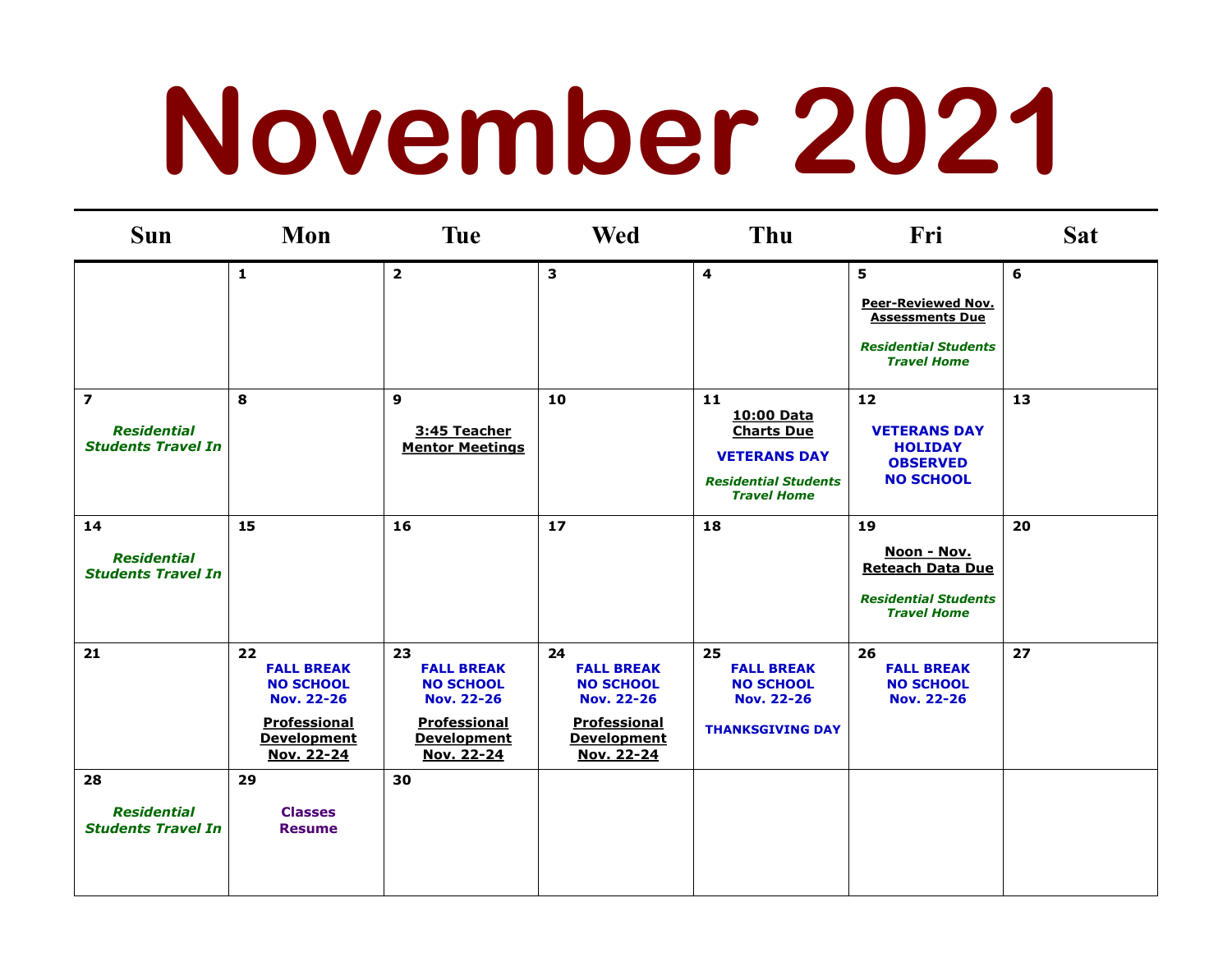### **December 2021**

| <b>Sun</b>                                            | Mon                                                                                                     | <b>Tue</b>                                                                                                     | <b>Wed</b>                                                                                                     | Thu                                                                                                         | Fri                                                                                                                                                                                                                | <b>Sat</b>                                                                               |
|-------------------------------------------------------|---------------------------------------------------------------------------------------------------------|----------------------------------------------------------------------------------------------------------------|----------------------------------------------------------------------------------------------------------------|-------------------------------------------------------------------------------------------------------------|--------------------------------------------------------------------------------------------------------------------------------------------------------------------------------------------------------------------|------------------------------------------------------------------------------------------|
|                                                       |                                                                                                         |                                                                                                                | 1                                                                                                              | $\overline{2}$                                                                                              | 3<br><b>Peer-Reviewed Dec.</b><br><b>Assessments Due</b><br><b>Residential Students</b><br><b>Travel Home</b>                                                                                                      | 4                                                                                        |
| 5<br><b>Residential</b><br><b>Students Travel In</b>  | 6<br><b>ESY Data</b><br><b>Collection</b>                                                               | $\overline{\mathbf{z}}$<br><b>ESY Data</b><br><b>Collection</b>                                                | 8<br><b>ESY Data</b><br><b>Collection</b><br>Missouri Jr. Beta<br><b>Club Convention</b><br>@ Sprinafield      | 9<br>10:00 Data<br><b>Charts Due</b><br><b>Missouri Jr. Beta</b><br><b>Club Convention</b><br>@ Springfield | 10<br><b>Missouri Sr. Beta</b><br><b>Club Convention</b><br>@ Springfield<br>(tentative)<br><b>Residential Students</b><br><b>Travel Home</b>                                                                      | 11<br><b>Missouri Sr. Beta</b><br><b>Club Convention</b><br>@ Springfield<br>(tentative) |
| 12<br><b>Residential</b><br><b>Students Travel In</b> | 13                                                                                                      | 14<br>3:45 Teacher<br><b>Mentor Meetings</b>                                                                   | 15                                                                                                             | 16<br>1:00 Christmas<br><b>Extravaganza</b>                                                                 | 17 <sub>2</sub><br>Noon - Dec.<br><b>Reteach Data Due</b><br><b>1PM DISMISSAL</b><br><b>FOR STUDENTS</b><br><b>Residential Students</b><br><b>Travel Home</b><br><b>Fall MAP-A Testing</b><br><b>Window Closes</b> | 18                                                                                       |
| 19                                                    | 20<br><b>WINTER BREAK</b><br><b>NO SCHOOL</b><br>Dec 20-31<br><b>Professional</b><br><b>Development</b> | 21<br><b>WINTER BREAK</b><br><b>NO SCHOOL</b><br><b>Dec 20-31</b><br><b>Professional</b><br><b>Development</b> | 22<br><b>WINTER BREAK</b><br><b>NO SCHOOL</b><br><b>Dec 20-31</b><br><b>Professional</b><br><b>Development</b> | 23<br><b>WINTER BREAK</b><br><b>NO SCHOOL</b><br>Dec 20-31                                                  | 24<br><b>WINTER BREAK</b><br><b>NO SCHOOL</b><br>Dec 20-31<br><b>CHRISTMAS EVE</b>                                                                                                                                 | 25<br><b>CHRISTMAS DAY</b>                                                               |
| 26                                                    | 27<br><b>WINTER BREAK</b><br><b>NO SCHOOL</b><br><b>Dec 20-31</b>                                       | 28<br><b>WINTER BREAK</b><br><b>NO SCHOOL</b><br><b>Dec 20-31</b>                                              | 29<br><b>WINTER BREAK</b><br><b>NO SCHOOL</b><br><b>Dec 20-31</b>                                              | 30<br><b>WINTER BREAK</b><br><b>NO SCHOOL</b><br><b>Dec 20-31</b>                                           | 31<br><b>WINTER BREAK</b><br><b>NO SCHOOL</b><br><b>Dec 20-31</b><br><b>NEW YEAR'S EVE</b>                                                                                                                         |                                                                                          |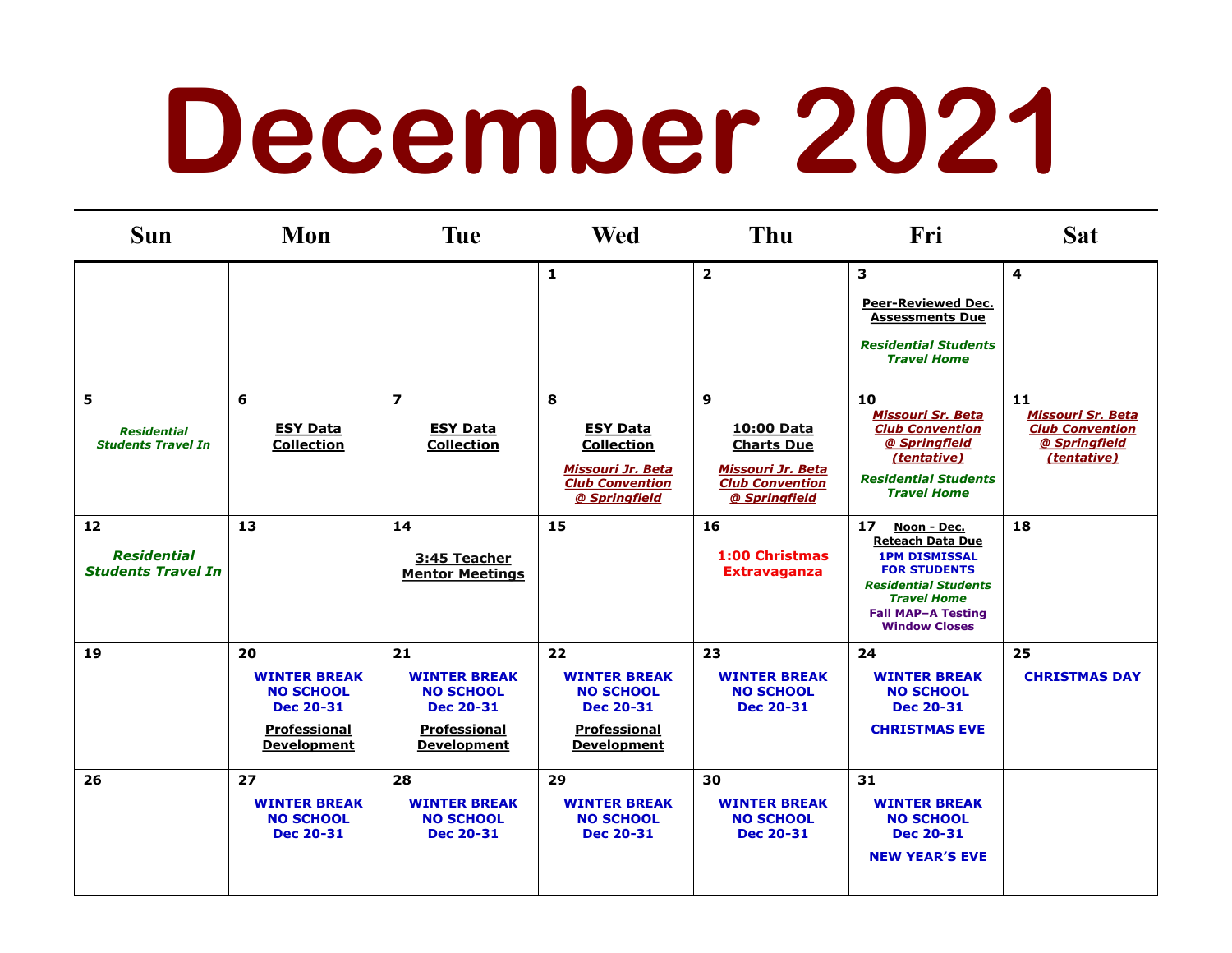# **January 2022**

| <b>Sun</b>                                                        | Mon                                                                                                                              | <b>Tue</b>                                    | <b>Wed</b>                                                                                                      | Thu                                        | Fri                                                                                                                          | <b>Sat</b>   |
|-------------------------------------------------------------------|----------------------------------------------------------------------------------------------------------------------------------|-----------------------------------------------|-----------------------------------------------------------------------------------------------------------------|--------------------------------------------|------------------------------------------------------------------------------------------------------------------------------|--------------|
|                                                                   |                                                                                                                                  |                                               |                                                                                                                 |                                            |                                                                                                                              | $\mathbf{1}$ |
| $\overline{2}$<br><b>Residential</b><br><b>Students Travel In</b> | 3<br><b>ESY Data</b><br><b>Collection</b><br><b>Classes</b><br><b>Resume</b>                                                     | 4<br><b>ESY Data</b><br><b>Collection</b>     | 5<br><b>ESY Data</b><br><b>Collection</b>                                                                       | 6                                          | $\overline{\mathbf{z}}$<br>Peer-Reviewed Jan.<br><b>Assessments Due</b><br><b>Residential Students</b><br><b>Travel Home</b> | 8            |
| 9<br><b>Residential</b><br><b>Students Travel In</b>              | 10                                                                                                                               | 11<br>3:45 Teacher<br><b>Mentor Meetings</b>  | 12                                                                                                              | 13                                         | 14<br><b>Residential Students</b><br><b>Travel Home</b>                                                                      | 15           |
| 16                                                                | 17<br><b>MARTIN LUTHER KING</b><br><b>JR. DAY HOLIDAY</b><br><b>NO SCHOOL</b><br><b>Residential Students</b><br><b>Travel In</b> | 18<br>2nd Quarter/1st<br><b>Semester Ends</b> | 19<br><b>3rd Quarter Begins</b><br>10:00 O2/S1 Grades<br>& Progress Reports<br>Due<br><b>BootCamp Session 3</b> | 20<br>10:00 Data<br><b>Charts Due</b>      | 21<br><b>Residential Students</b><br><b>Travel Home</b>                                                                      | 22           |
| 23<br><b>Residential</b><br><b>Students Travel In</b>             | 24                                                                                                                               | 25<br><b>ESY Data</b><br><b>Collection</b>    | 26<br><b>ESY Data</b><br><b>Collection</b>                                                                      | 27<br><b>ESY Data</b><br><b>Collection</b> | 28<br>Noon - Jan.<br><b>Reteach Data Due</b><br>3:30 ESY Data Due<br><b>Residential Students</b><br><b>Travel Home</b>       | 29           |
| 30<br><b>Residential</b><br><b>Students Travel In</b>             | 31<br><b>NWEA Assessment</b><br><b>Group 1</b>                                                                                   |                                               |                                                                                                                 |                                            |                                                                                                                              |              |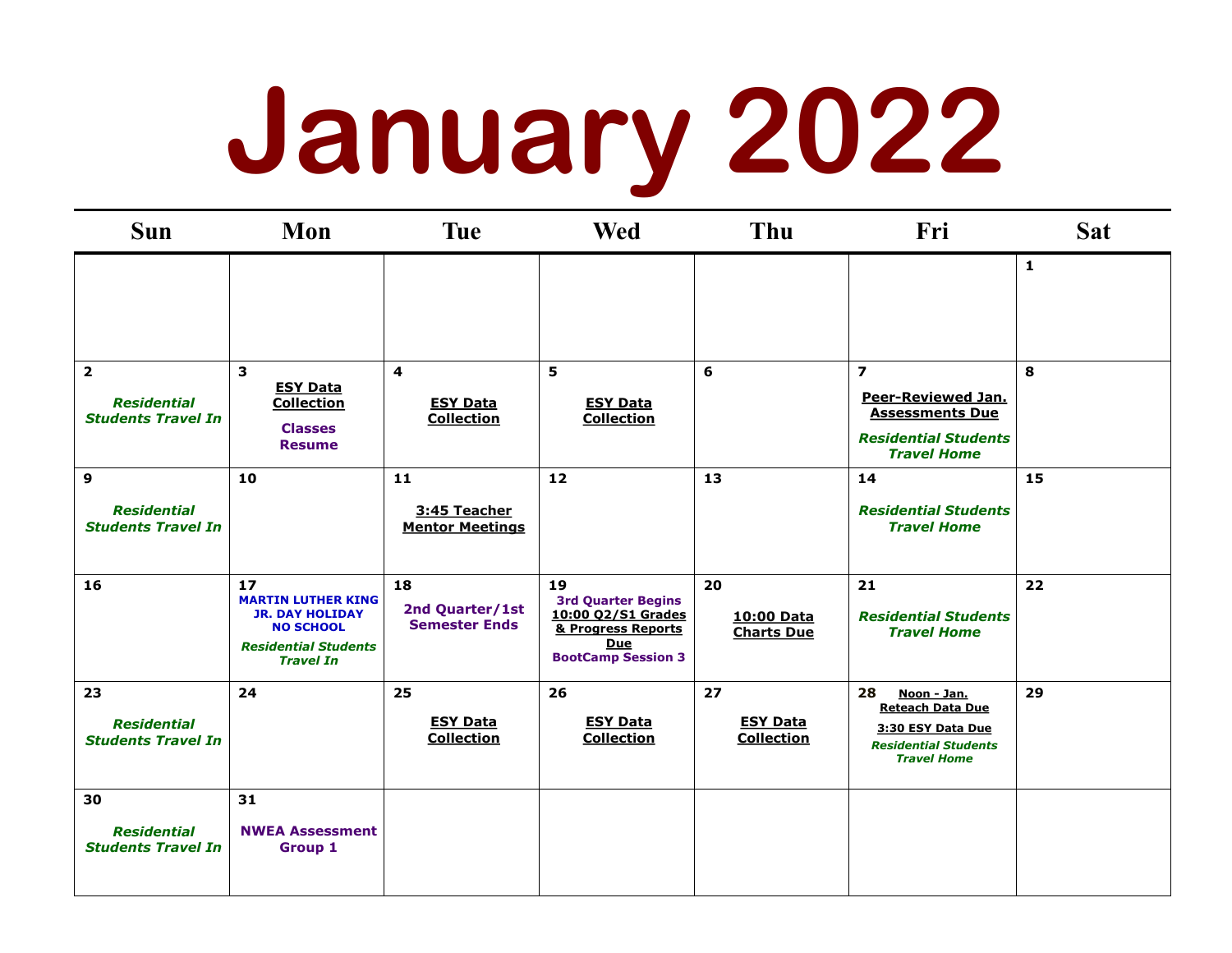# **February 2022**

| <b>Sun</b>                                            | Mon                                                                                                                         | <b>Tue</b>                                                                              | <b>Wed</b>                                                 | Thu                                                                                                     | Fri                                                                                                                                                                             | <b>Sat</b> |
|-------------------------------------------------------|-----------------------------------------------------------------------------------------------------------------------------|-----------------------------------------------------------------------------------------|------------------------------------------------------------|---------------------------------------------------------------------------------------------------------|---------------------------------------------------------------------------------------------------------------------------------------------------------------------------------|------------|
|                                                       |                                                                                                                             | $\mathbf{1}$<br><b>NWEA Assessment</b><br><b>Group 1</b>                                | $\overline{2}$<br><b>NWEA Assessment</b><br><b>Group 1</b> | 3<br><b>NWEA Assessment</b><br><b>Group 1</b>                                                           | $\overline{\mathbf{4}}$<br><b>Peer-Reviewed</b><br><b>Feb. Assessments Due</b><br><b>NWEA Assessment</b><br><b>Group 1</b><br><b>Residential Students</b><br><b>Travel Home</b> | 5          |
| 6<br><b>Residential</b><br><b>Students Travel In</b>  | $\overline{\mathbf{z}}$<br><b>NWEA Assessment</b><br><b>Group 2</b><br><b>Spring MAP-A</b><br><b>Testing Window</b>         | 8<br><b>NWEA Assessment</b><br><b>Group 2</b><br>3:45 Teacher<br><b>Mentor Meetings</b> | 9<br><b>NWEA Assessment</b><br><b>Group 2</b>              | 10<br><b>NWEA Assessment</b><br><b>Group 2</b><br><b>St. Louis Regional</b><br><b>Braille Challenge</b> | 11<br><b>NWEA Assessment</b><br><b>Group 2</b><br><b>Residential Students</b><br><b>Travel Home</b>                                                                             | 12         |
| 13<br><b>Residential</b><br><b>Students Travel In</b> | 14<br><b>VALENTINE'S DAY</b>                                                                                                | 15                                                                                      | 16                                                         | 17<br>10:00 Data<br><b>Charts Due</b><br><b>Residential Students</b><br><b>Travel Home</b>              | 18<br><b>LINCOLN DAY</b><br><b>HOLIDAY</b><br><b>NO SCHOOL</b>                                                                                                                  | 19         |
| 20                                                    | 21<br><b>WASHINGTON'S</b><br><b>BIRTHDAY HOLIDAY</b><br><b>NO SCHOOL</b><br><b>Residential</b><br><b>Students Travel In</b> | 22<br><b>Constitution Test</b><br>for Gov't Class                                       | 23<br><b>Constitution Test</b><br>for Gov't Class          | 24<br><b>Constitution Test</b><br>for Gov't Class                                                       | 25 Noon - Feb.<br><b>Reteach Data Due</b><br><b>Constitution Test</b><br>for Gov't Class<br><b>Residential Students</b><br><b>Travel Home</b>                                   | 26         |
| 27<br><b>Residential</b><br><b>Students Travel In</b> | 28                                                                                                                          |                                                                                         |                                                            |                                                                                                         |                                                                                                                                                                                 |            |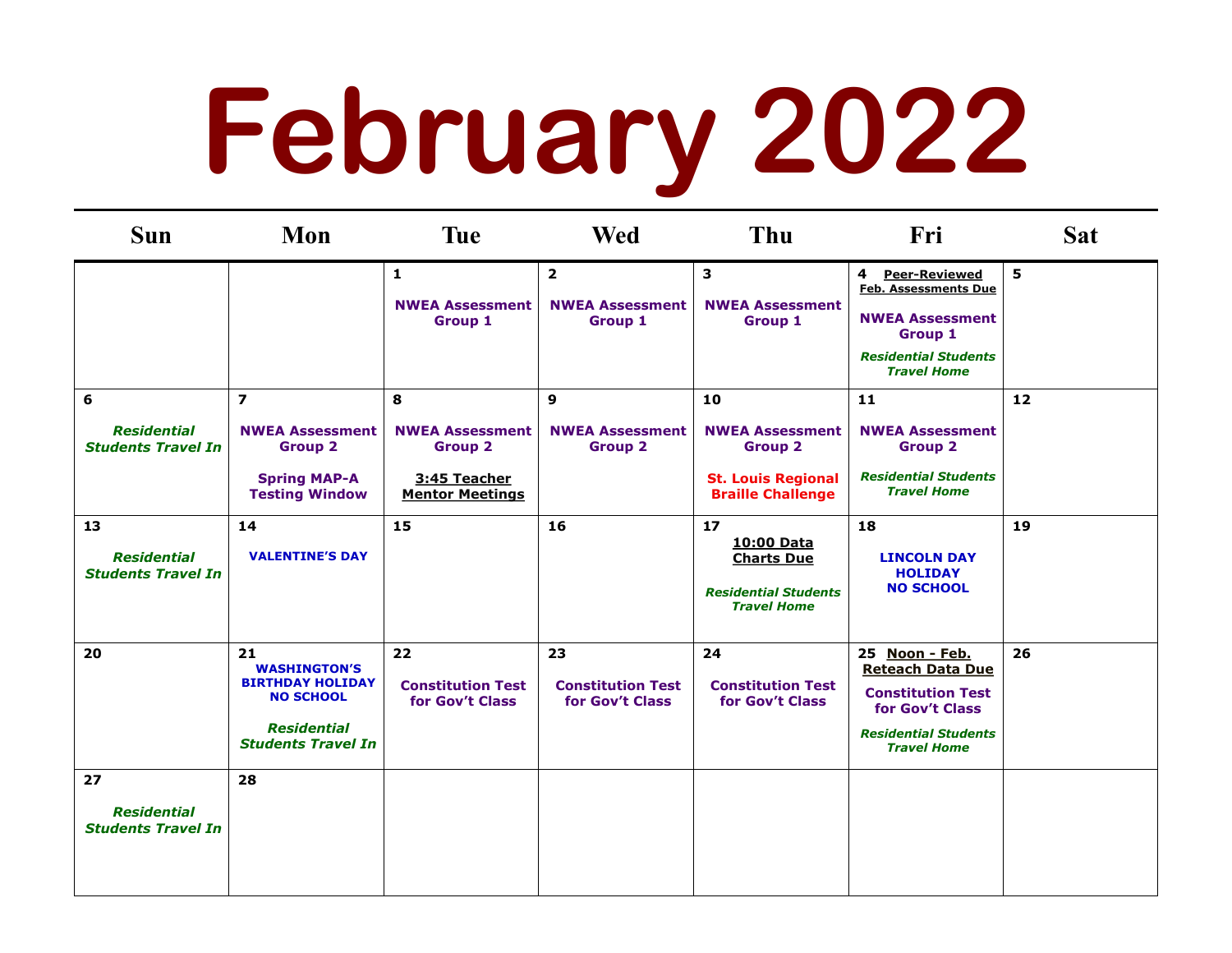### **March 2022**

| <b>Sun</b>                                            | Mon                                                                                                 | <b>Tue</b>                                     | <b>Wed</b>                                     | Thu                                                                                          | Fri                                                                                                                                                                                                                                | <b>Sat</b> |
|-------------------------------------------------------|-----------------------------------------------------------------------------------------------------|------------------------------------------------|------------------------------------------------|----------------------------------------------------------------------------------------------|------------------------------------------------------------------------------------------------------------------------------------------------------------------------------------------------------------------------------------|------------|
|                                                       |                                                                                                     | 1                                              | $\overline{2}$                                 | 3                                                                                            | 4<br><b>Peer-Reviewed</b><br><b>March Assessments</b><br><b>Due</b><br><b>Residential Students</b><br><b>Travel Home</b>                                                                                                           | 5          |
| 6<br><b>Residential</b><br><b>Students Travel In</b>  | $\overline{ }$<br>2:15 Safe Mules<br>(Trauma-Informed<br><b>Abuse Training)</b><br><b>Session 1</b> | 8<br>3:45 Teacher<br><b>Mentor Meetings</b>    | 9                                              | 10                                                                                           | 11<br><b>Residential Students</b><br><b>Travel Home</b>                                                                                                                                                                            | 12         |
| 13<br><b>Residential</b><br><b>Students Travel In</b> | 14<br>2:15 Safe Mules<br><b>Session 2</b>                                                           | 15                                             | 16                                             | 17<br><b>ST. PATRICK'S DAY</b><br>10:00 Data<br><b>Charts Due</b>                            | 18<br><b>Residential Students</b><br><b>Travel Home</b>                                                                                                                                                                            | 19         |
| 20<br><b>Residential</b><br><b>Students Travel In</b> | 21<br>2:15 Safe Mules<br><b>Session 3</b><br><b>NWEA Assessment</b><br><b>Group 1</b>               | 22<br><b>NWEA Assessment</b><br><b>Group 1</b> | 23<br><b>NWEA Assessment</b><br><b>Group 1</b> | 24<br><b>NWEA Assessment</b><br><b>Group 1</b><br><b>3rd Quarter Ends</b>                    | 25 4th Quarter Begins<br>10:00 Q3 Grades &<br><b>Progress Reports Due</b><br><b>BootCamp Session 4</b><br><b>Noon-March Reteach</b><br>Data Due<br><b>NWEA Assessment Gp1</b><br><b>Residential Students</b><br><b>Travel Home</b> | 26         |
| 27<br><b>Residential</b><br><b>Students Travel In</b> | 28<br>2:15 Safe Mules<br><b>Session 4</b><br><b>NWEA Assessment</b><br><b>Group 2</b>               | 29<br><b>NWEA Assessment</b><br><b>Group 2</b> | 30<br><b>NWEA Assessment</b><br><b>Group 2</b> | 31<br><b>NWEA Assessment</b><br><b>Group 2</b><br><b>Swim &amp; Forensics</b><br>Meet @ Ill. |                                                                                                                                                                                                                                    |            |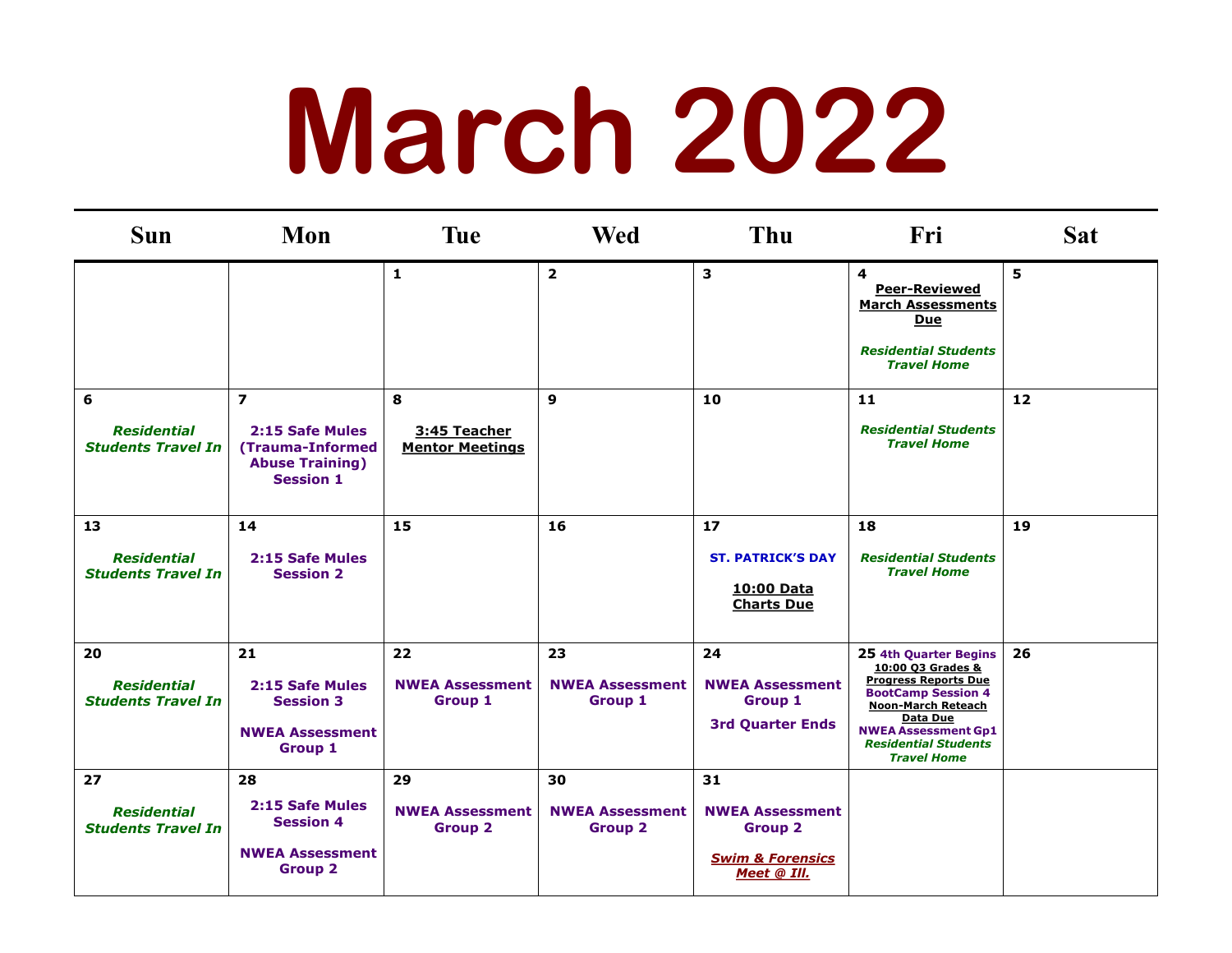# **April 2022**

| <b>Sun</b>                                                                                             | Mon                                                                 | <b>Tue</b>                                                          | <b>Wed</b>                                                          | Thu                                                                 | Fri                                                                                                                                                                                | <b>Sat</b>                                                                       |
|--------------------------------------------------------------------------------------------------------|---------------------------------------------------------------------|---------------------------------------------------------------------|---------------------------------------------------------------------|---------------------------------------------------------------------|------------------------------------------------------------------------------------------------------------------------------------------------------------------------------------|----------------------------------------------------------------------------------|
|                                                                                                        |                                                                     |                                                                     |                                                                     |                                                                     | 1 Peer-Reviewed<br><b>April Assessments Due</b><br><b>NWEA Assessment Gp2</b><br><b>Begin Scheduling</b><br>22-23 School Year<br><b>Residential Students</b><br><b>Travel Home</b> | $\overline{2}$                                                                   |
| 3<br><b>Residential</b><br><b>Students Travel In</b>                                                   | 4                                                                   | 5<br><b>ACT Testing</b>                                             | 6<br><b>ACT Testing</b>                                             | $\overline{\mathbf{z}}$<br><b>ACT Testing</b>                       | 8<br><b>Swim &amp; Forensics</b><br>Meet @ Ohio<br>(tentative)<br><b>Residential Students</b><br><b>Travel Home</b>                                                                | 9<br><b>Swim &amp; Forensics</b><br>Meet @ Ohio<br>(tentative)                   |
| 10<br><b>Lions Night &amp;</b><br><b>Open House</b><br><b>Residential</b><br><b>Students Travel In</b> | 11                                                                  | 12<br>3:45 Teacher<br><b>Mentor Meetings</b>                        | 13                                                                  | 14<br>10:00 Data<br><b>Charts Due</b>                               | 15<br><b>Residential Students</b><br><b>Travel Home</b>                                                                                                                            | 16                                                                               |
| 17<br><b>EASTER</b>                                                                                    | 18<br><b>SPRING BREAK</b><br><b>NO SCHOOL</b><br><b>April 18-22</b> | 19<br><b>SPRING BREAK</b><br><b>NO SCHOOL</b><br><b>April 18-22</b> | 20<br><b>SPRING BREAK</b><br><b>NO SCHOOL</b><br><b>April 18-22</b> | 21<br><b>SPRING BREAK</b><br><b>NO SCHOOL</b><br><b>April 18-22</b> | 22<br><b>SPRING BREAK</b><br><b>NO SCHOOL</b><br><b>April 18-22</b>                                                                                                                | 23                                                                               |
| 24<br><b>Residential</b><br><b>Students Travel In</b>                                                  | 25<br><b>Classes</b><br><b>Resume</b>                               | 26                                                                  | 27                                                                  | 28                                                                  | 29 Noon - April<br><b>Reteach Data Due</b><br><b>Conference Swim &amp;</b><br><b>Forensics Meet @ Ill</b><br>(tentative)<br><b>Residential Students</b><br><b>Travel Home</b>      | 30<br><b>Conference Swim &amp;</b><br><b>Forensics Meet @ Ill</b><br>(tentative) |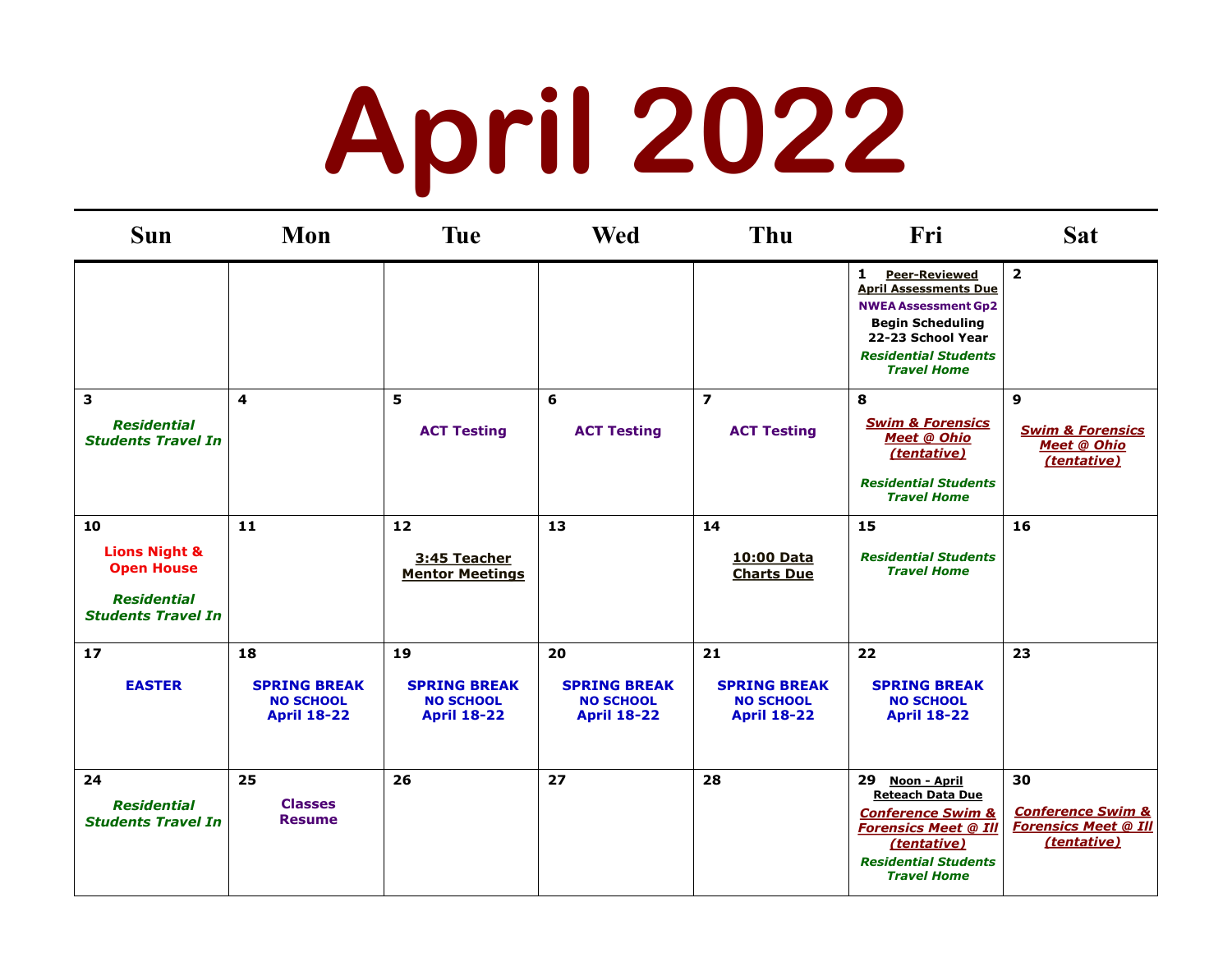# **May 2022**

| <b>Sun</b>                                                                                             | Mon                                                                                                                      | <b>Tue</b>                                                           | <b>Wed</b>                                                    | Thu                                                           | Fri                                                                                                                                                                       | <b>Sat</b>                                                    |
|--------------------------------------------------------------------------------------------------------|--------------------------------------------------------------------------------------------------------------------------|----------------------------------------------------------------------|---------------------------------------------------------------|---------------------------------------------------------------|---------------------------------------------------------------------------------------------------------------------------------------------------------------------------|---------------------------------------------------------------|
| $\mathbf 1$<br><b>Residential</b><br><b>Students Travel In</b>                                         | $\overline{\mathbf{2}}$<br><b>State Testing</b>                                                                          | 3<br><b>State Testing</b>                                            | 4<br><b>State Testing</b>                                     | 5<br><b>State Testing</b>                                     | 6 Peer-Reviewed<br><b>May Assessments</b><br><b>Due</b><br><b>State Testing</b><br><b>Residential Students</b><br><b>Travel Home</b>                                      | $\overline{\mathbf{z}}$                                       |
| 8<br><b>MOTHER'S DAY</b><br><b>TRUMAN DAY</b>                                                          | 9<br><b>TRUMAN DAY</b><br><b>HOLIDAY OBSERVED</b><br><b>NO SCHOOL</b><br><b>Residential</b><br><b>Students Travel In</b> | 10<br><b>State Testing</b><br>3:45 Teacher<br><b>Mentor Meetings</b> | 11<br><b>State Testing</b>                                    | 12<br><b>State Testing</b><br>Prom                            | 13<br><b>State Testing</b><br><b>Residential Students</b><br><b>Travel Home</b>                                                                                           | 14                                                            |
| 15<br><b>Residential</b><br><b>Students Travel In</b>                                                  | 16<br><b>9th Grade</b><br><b>Civics Test</b>                                                                             | 17<br><b>9th Grade</b><br><b>Civics Test</b>                         | 18<br><b>9th Grade</b><br><b>Civics Test</b>                  | 19<br>10:00 Data<br><b>Charts Due</b>                         | 20 Spring MAP-A<br><b>Testing Window</b><br><b>Closes</b><br><b>Capstone Trip</b><br>(Tentative)<br><b>May 20-26</b><br><b>Residential Students</b><br><b>Travel Home</b> | 21<br><b>Capstone Trip</b><br>(Tentative)<br><b>May 20-26</b> |
| 22<br><b>Capstone Trip</b><br>(Tentative) May 20-26<br><b>Residential</b><br><b>Students Travel In</b> | 23<br><b>Capstone Trip</b><br>(Tentative)<br><b>May 20-26</b>                                                            | 24<br><b>Capstone Trip</b><br>(Tentative)<br><b>May 20-26</b>        | 25<br><b>Capstone Trip</b><br>(Tentative)<br><b>May 20-26</b> | 26<br><b>Capstone Trip</b><br>(Tentative)<br><b>May 20-26</b> | 27<br>Noon - May<br><b>Reteach Data Due</b><br><b>Residential Students</b><br><b>Travel Home</b>                                                                          | 28                                                            |
| 29                                                                                                     | 30<br><b>MEMORIAL DAY</b><br><b>HOLIDAY</b><br><b>NO SCHOOL</b><br><b>Residential</b><br><b>Students Travel In</b>       | 31                                                                   |                                                               |                                                               |                                                                                                                                                                           |                                                               |